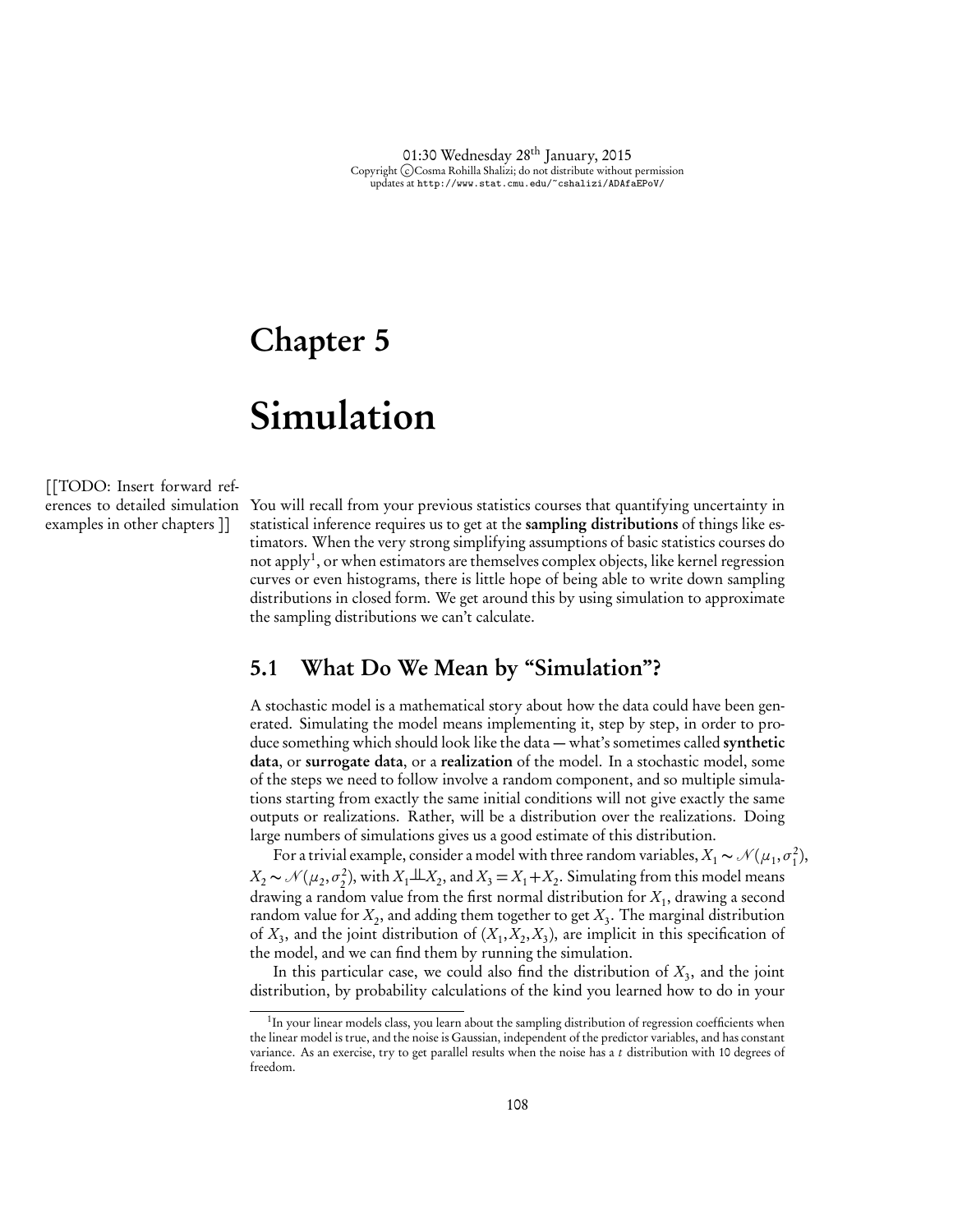basic probability courses. For instance,  $X_3$  is  $\mathcal{N}(\mu_1 + \mu_2, \sigma_1^2 + \sigma_2^2)$ . These analytical probability calculations can usually be thought of as just short-cuts for exhaustive simulations.

### 5.2 How Do We Simulate Stochastic Models?

#### 5.2.1 Chaining Together Random Variables

Stochastic models are usually specified by sets of conditional distributions for one random variable, given some other variable or variables. For instance, a simple linear regression model might have the specification

$$
X \sim \mathcal{N}(\mu_x, \sigma_1^2) \tag{5.1}
$$

$$
Y|X \sim \mathcal{N}(\beta_0 + \beta_1 X, \sigma_2^2) \tag{5.2}
$$

If we knew how to generate a random variable from the distributions given on the right-hand sides, we could simulate the whole model by chaining together draws from those conditional distributions. This is in fact the general strategy for simulating any sort of stochastic model, by chaining together random variables.<sup>2</sup>

What this means is that we can reduce the problem of simulating to that of generating random variables.

#### 5.2.2 Random Variable Generation

#### 5.2.2.1 Built-in Random Number Generators

R provides random number generators for most of the most common distributions. By convention, the names of these functions all begin with the letter "r", followed by the abbreviation of the functions, and the first argument is always the number of draws to make, followed by the parameters of the distribution:

```
rnorm(n,mean=0,sd=1) # Gaussian
runif(n,min=0,max=1) # Uniform
resp(n, rate=1) # Exponential, rate is 1/meanrpois(n,lambda) # Poisson, lambda is mean
rbinom(n,size,prob) # Binomial
```
etc., etc. A further convention is that these parameters can be *vectorized*. Rather than giving a single mean and standard deviation (say) for multiple draws from the Gaussian distribution, each draw can have its own:

rnorm(10,mean=1:10,sd=1/sqrt(1:10))

That instance is rather trivial, but the exact same principle would be at work here:

<sup>&</sup>lt;sup>2</sup>In this case, we could in principle first generate *Y*, and then draw from *Y* |*X*, but have fun finding those distributions. Especially have fun if, say, *X* has a *t* distribution with 5 degrees of freedom — a very small change to the specification.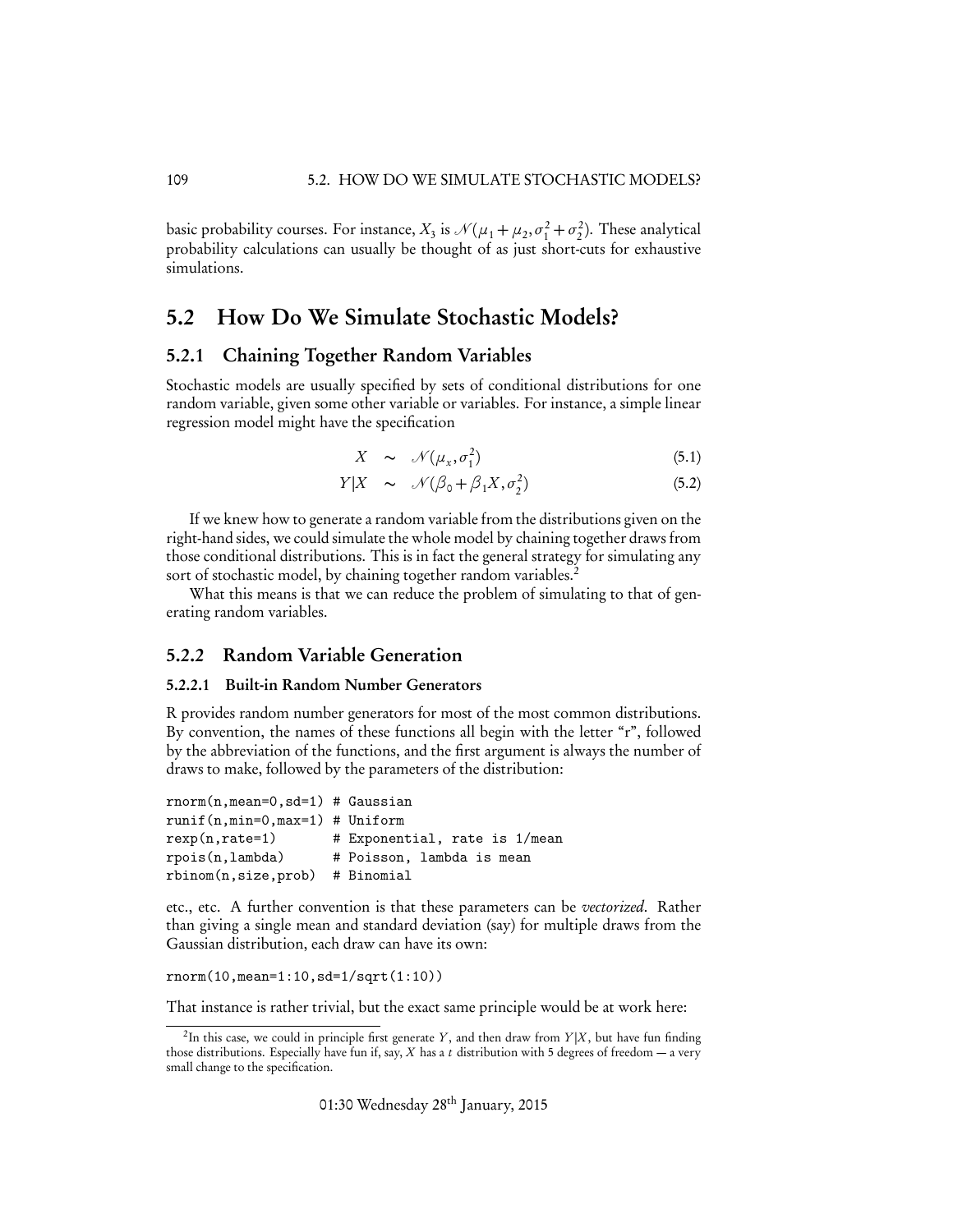#### rnorm(nrow(x),mean=predict(regression.model,newdata=x), sd=predict(volatility.model,newdata=x)

where regression.model and volatility.model are previously-defined parts of the model which tell us about conditional expectations and conditional variances.

Of course, none of this explains how R actually draws from any of these distributions; it's all at the level of a black box, which is to say black magic. Because ignorance is evil, and, even worse, *unhelpful* when we need to go beyond the standard distributions, it's worth open the black box at least a little. We'll look at using transformations between distributions, and, in particular, transforming uniform distributions into others (§5.2.2.3). Appendix M explains some more advanced methods, and looks at the issue of how to get uniformly-distributed random numbers in the first place.

#### 5.2.2.2 Transformations

If we can generate a random variable *Z* with some distribution, and  $V = g(Z)$ , then we can generate *V* . So one thing which gets a lot of attention is writing random variables as transformations of one another — ideally as transformations of easy-togenerate variables.

*Example.* Suppose we can generate random numbers from the standard Gaussian distribution  $Z \sim \mathcal{N}(0, 1)$ . Then we can generate from  $\mathcal{N}(\mu, \sigma^2)$  as  $\sigma Z + \mu$ . We can generate  $\chi^2$  random variables with 1 degree of freedom as  $Z^2$ . We can generate  $\chi^2$ random variables with *d* degrees of freedom by summing *d* independent copies of *Z*2.

In particular, if we can generate random numbers uniformly distributed between 0 and 1, we can use this to generate anything which is a transformation of a uniform distribution. How far does that extend?

#### 5.2.2.3 Quantile Method

Suppose that we know the **quantile function**  $Q_Z$  for the random variable  $X$  we want, so that  $Q_Z(0.5)$  is the median of *X*,  $Q_Z(0.9)$  is the 90th percentile, and in general  $Q_Z(p)$  is bigger than or equal to *X* with probability p.  $Q_Z$  comes as a pair with the cumulative distribution function  $F_Z$ , since

$$
Q_Z(F_Z(a)) = a, F_Z(Q_Z(p)) = p \tag{5.3}
$$

In the quantile method (or inverse distribution transform method), we generate a uniform random number *U* and feed it as the argument to  $Q_Z$ . Now  $Q_Z(U)$  has the distribution function  $F_Z$ :

$$
Pr(Q_Z(U) \le a) = Pr(F_Z(Q_Z(U)) \le F_Z(a))
$$
\n(5.4)

$$
= \Pr(U \le F_Z(a)) \tag{5.5}
$$

$$
= F_Z(a) \tag{5.6}
$$

where the last line uses the fact that  $U$  is uniform on [0, 1], and the first line uses the fact that  $F_Z$  is a non-decreasing function, so  $b \le a$  is true if and only if  $F_Z(b) \le F_Z(a)$ .

01:30 Wednesday 28th January, 2015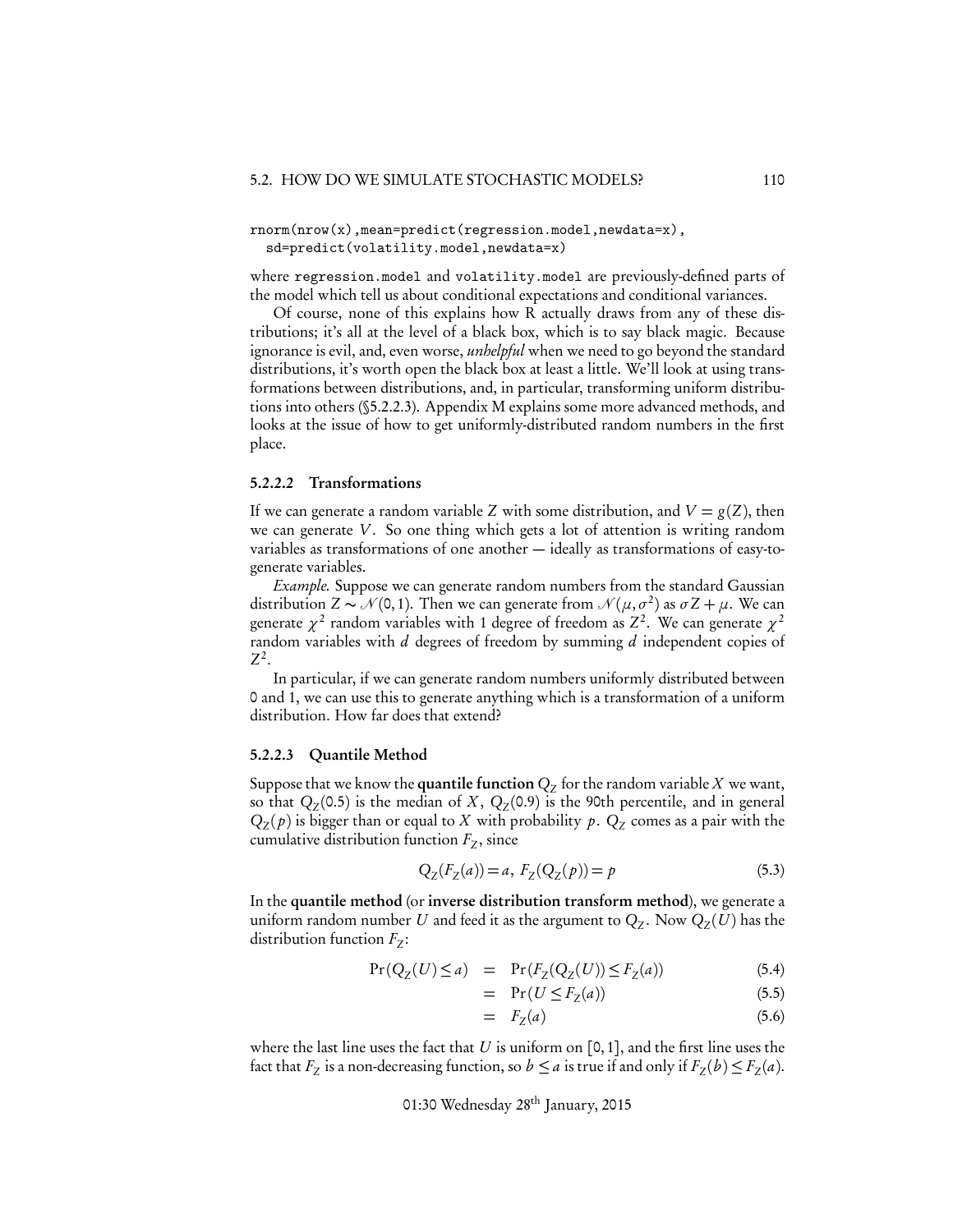*Example.* The CDF of the exponential distribution with rate  $\lambda$  is  $1 - e^{-\lambda x}$ . The quantile function  $Q(p)$  is thus  $-\frac{\log(1-p)}{\lambda}$ . (Notice that this is positive, because  $1-p$ 1 and so  $\log(1-p) < 0$ , and that it has units of  $1/\lambda$ , which are the units of *x*, as it should.) Therefore, if *U* Unif(0, 1), then  $-\frac{\log(1-U)}{\lambda} \sim \text{Exp}(\lambda)$ . This is the method used by rexp().

*Example.* The Pareto distribution or power law is a two-parameter family,  $f(x; \alpha, x_0) = \frac{\alpha - 1}{x_0}$  $\int x^2$ *x*0  $\int_{0}^{2\pi}$  if  $x \geq x_0$ , with density 0 otherwise. Integration shows that the cumulative distribution function is  $F(x; \alpha, x_0) = 1 - \left(\frac{x_0}{x_0}\right)$ *x*0  $\int^{-\alpha+1}$ . The quantile function therefore is  $Q(p; \alpha, x_0) = x_0(1-p)^{-\frac{1}{\alpha-1}}$ . (Notice that this has the same units as *x*, as it should.)

*Example*. The standard Gaussian  $\mathcal{N}(0,1)$  does not have a closed form for its quantile function, but there are fast and accurate ways of calculating it numerically (they're what stand behind qnorm), so the quantile method can be used. In practice, there are other transformation methods which are even faster, but rely on special tricks.

Since  $Q<sub>z</sub>(U)$  has the same distribution function as X, we can use the quantile method, as long as we can calculate  $Q_z$ . Since  $Q_z$  always exists, in principle this solves the problem. In practice, we need to calculate  $Q<sub>Z</sub>$  before we can use it, and this may not have a closed form, and numerical approximations may be in tractable.<sup>3</sup> In such situations, we turn to more advanced methods, like those described in Appendix M.

#### 5.2.3 Sampling

A complement to drawing from given distributions is to sample from a given collection of objects. This is a common task, so R has a function to do it:

```
sample(x,size,replace=FALSE,prob=NULL)
```
Here x is a vector which contains the objects we're going to sample from. size is the number of samples we want to draw from x. replace says whether the samples are drawn with or without replacement. (If replace=TRUE, then size can be arbitrarily larger than the length of x. If replace=FALSE, having a larger size doesn't make sense.) Finally, the optional argument prob allows for *weighted* sampling; ideally, prob is a vector of probabilities as long as x, giving the probability of drawing each element of  $x^4$ .

As a convenience for a common situation, running sample with one argument produces a random permutation of the input, i.e.,

sample(x)

is equivalent to

<sup>&</sup>lt;sup>3</sup>In essence, we have to solve the nonlinear equation  $F_Z(x) = p$  for *x* over and over — and that assumes we can easily calculate  $F_Z$ .

<sup>&</sup>lt;sup>4</sup>If the elements of prob do not add up to 1, but are positive, they will be normalized by their sum, e.g., setting prob=c(9,9,1) will assign probabilities  $(\frac{9}{19}, \frac{9}{19}, \frac{1}{19})$  to the three elements of x.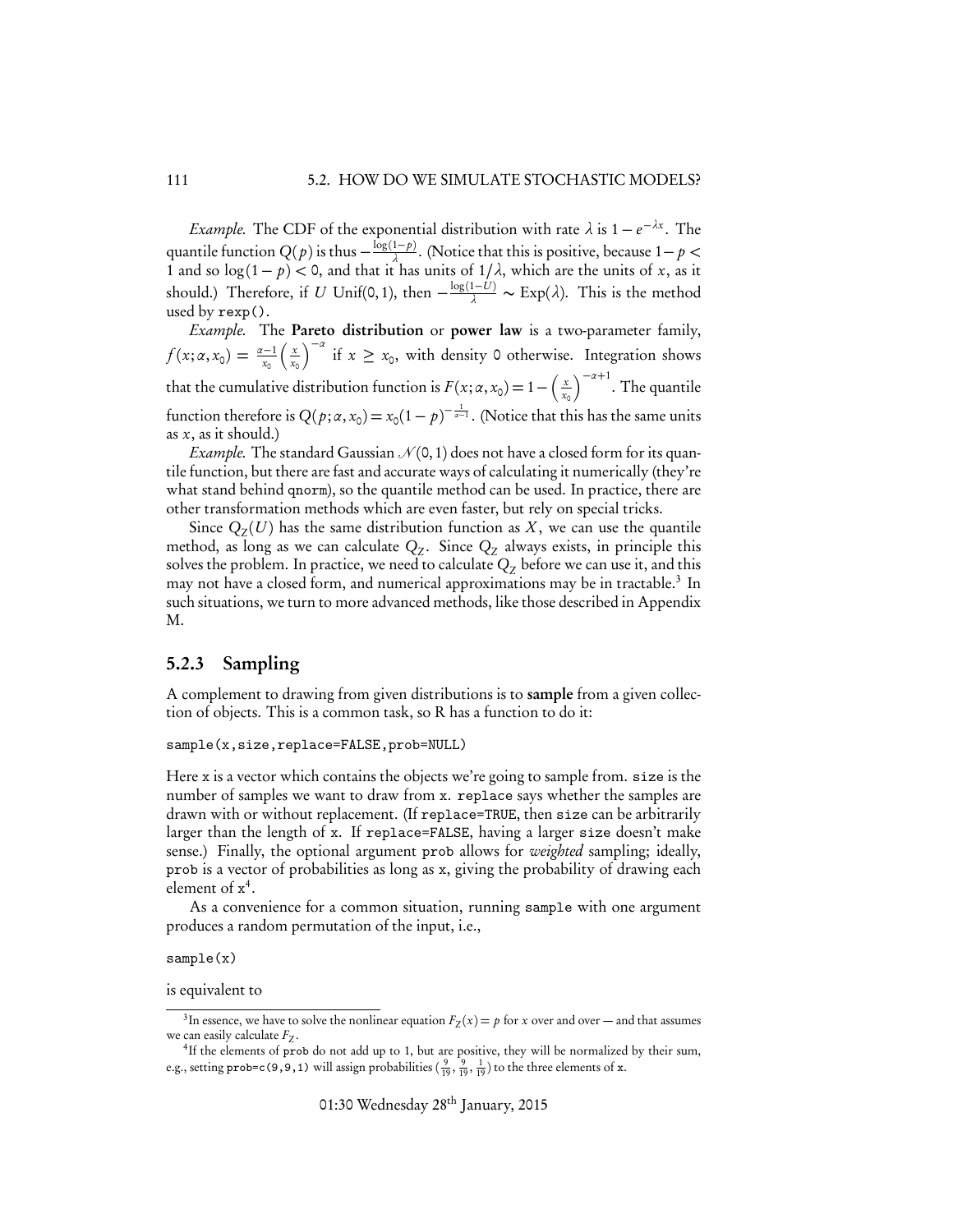sample(x,size=length(x),replace=FALSE)

For example, the code for *k*-fold cross-validation, Code Example 2, had the lines

fold.labels <- sample(rep(1:nfolds, length.out=nrow(data)))

Here, rep repeats the numbers from 1 to nfolds until we have one number for each row of the data frame, say 1, 2, 3, 4, 5, 1, 2, 3, 4, 5, 1, 2 if there were twelve rows. Then sample shuffles the order of those numbers randomly. This then would give an assignment of each row of df to one (and only one) of five folds.

#### 5.2.3.1 Sampling Rows from Data Frames

When we have multivariate data (which is the usual situation), we typically arrange it into a data-frame, where each row records one unit of observation, with multiple interdependent columns. The natural notion of sampling is then to draw a random sample of the data points, which in that representation amounts to a random sample of the rows. We can implement this simply by sampling row *numbers*. For instance, this command,

```
df[sample(1:nrow(df),size=b),]
```
will create a new data frame from b, by selecting b rows from df without replacement. It is an easy exercise to figure out how to sample from a data frame *with* replacement, and with unequal probabilities per row.

#### 5.2.3.2 Multinomials and Multinoullis

If we want to draw one value from a multinomial distribution with probabilities  $p = (p_1, p_2, \dots, p_k)$ , then we can use sample:

```
sample(1:k,size=1,prob=p)
```
If we want to simulate a "multinoulli" process<sup>5</sup>, i.e., a sequence of independent and identically distributed multinomial random variables, then we can easily do so:

```
rmultinoulli <- function(n,prob) {
 k <- length(prob)
 return(sample(1:k,size=n,replace=TRUE,prob=prob))
}
```
Of course, the labels needn't be the integers 1 : *k* (exercise 1).

#### 5.2.3.3 Probabilities of Observation

Often, our models of how the data are generated will break up into two parts. One part is a model of how actual variables are related to each other out in the world. (E.g., we might model how education and racial categories are related to occupation, and occupation is related to income.) The other part is a model of how variables come

<sup>5</sup>A handy term I learned from Gustavo Lacerda.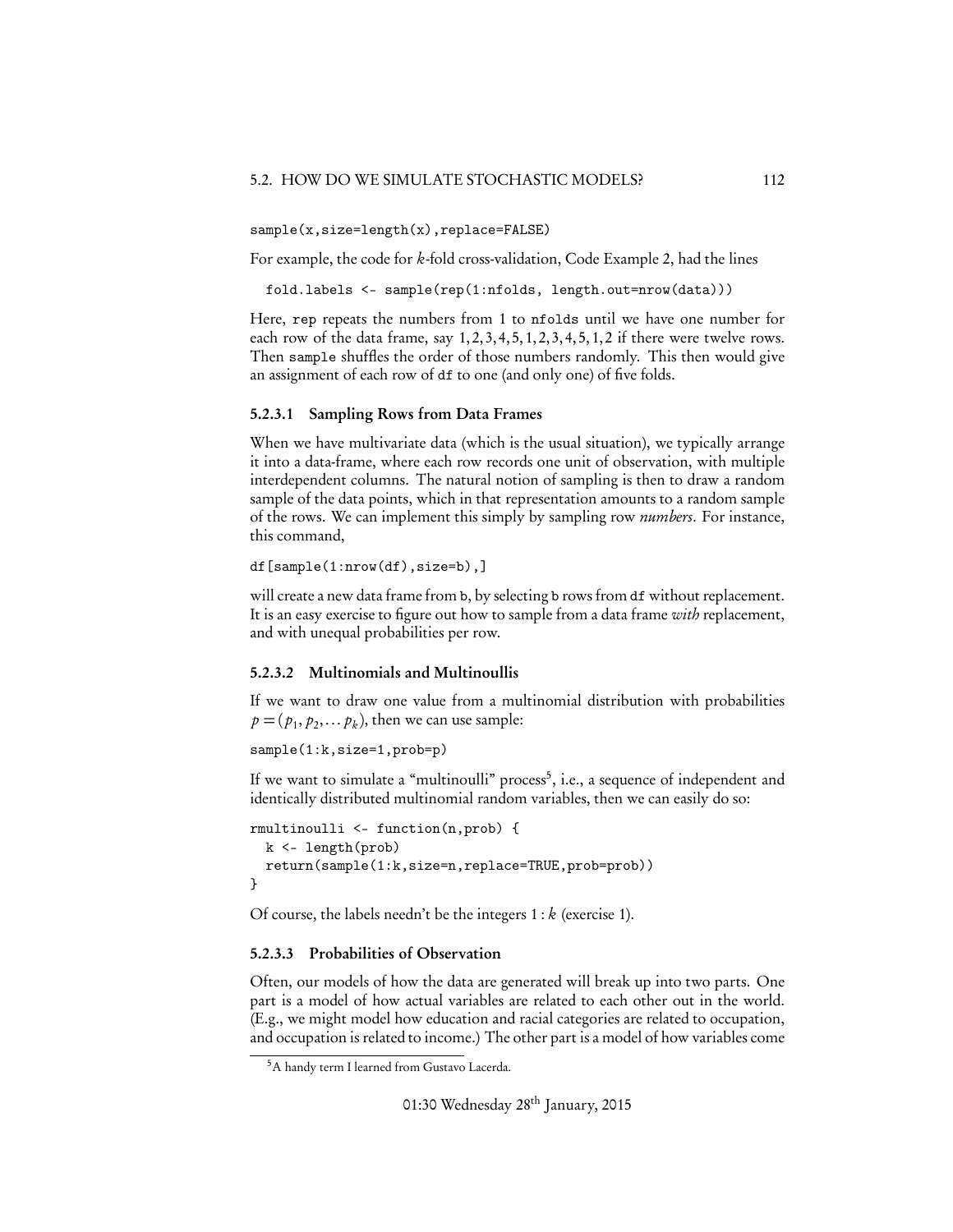to be recorded in our data, and the distortions they might undergo in the course of doing so. (E.g., we might model the probability that someone appears in a survey as a function of race and income.) Plausible sampling mechanisms often make the probability of appearing in the data a function of some of the variables. This can then have important consequences when we try to draw inferences about the whole population or process from the sample we happen to have seen. [[TODO: Check - do we re-

```
income <- rnorm(n,mean=predict(income.model,x),sd=sigma)
capture.probabilities <- predict(observation.model,x)
observed.income <- sample(income,size=b,prob=capture.probabilities)
```
ally come back to this?]]

## 5.3 Repeating Simulations

Because simulations are often most useful when they are repeated many times, R has a command to repeat a whole block of code:

```
replicate(n,expr)
```
Here expr is some executable "expression" in R, basically something you could type in the terminal without trouble, and n is the number of times to repeat it.

For instance,

output <- replicate(1000,rnorm(length(x),beta0+beta1\*x,sigma))

will replicate, 1000 times, sampling from the predictive distribution of a Gaussian linear regression model. Conceptually, this is equivalent to doing something like

```
output <- matrix(0,nrow=1000,ncol=length(x))
for (i in 1:1000) {
  output[i,] <- rnorm(length(x),beta0+beta1*x,sigma)
}
```
but the replicate version has two great advantages. First, it is faster, because R processes it with specially-optimized code. (Loops are especially slow in R.) Second, and *far* more importantly, it is *clearer*: it makes it obvious what is being done, in one line, and leaves the computer to figure out the boring and mundane details of how best to implement it.

## 5.4 Why Simulate?

There are three major uses for simulation: to understand a model, to check it, and to fit it. We will deal with the first two here, and return to fitting in chapter 30, after we've looked at dealing with dependence and hidden variables.

01:30 Wednesday 28<sup>th</sup> January, 2015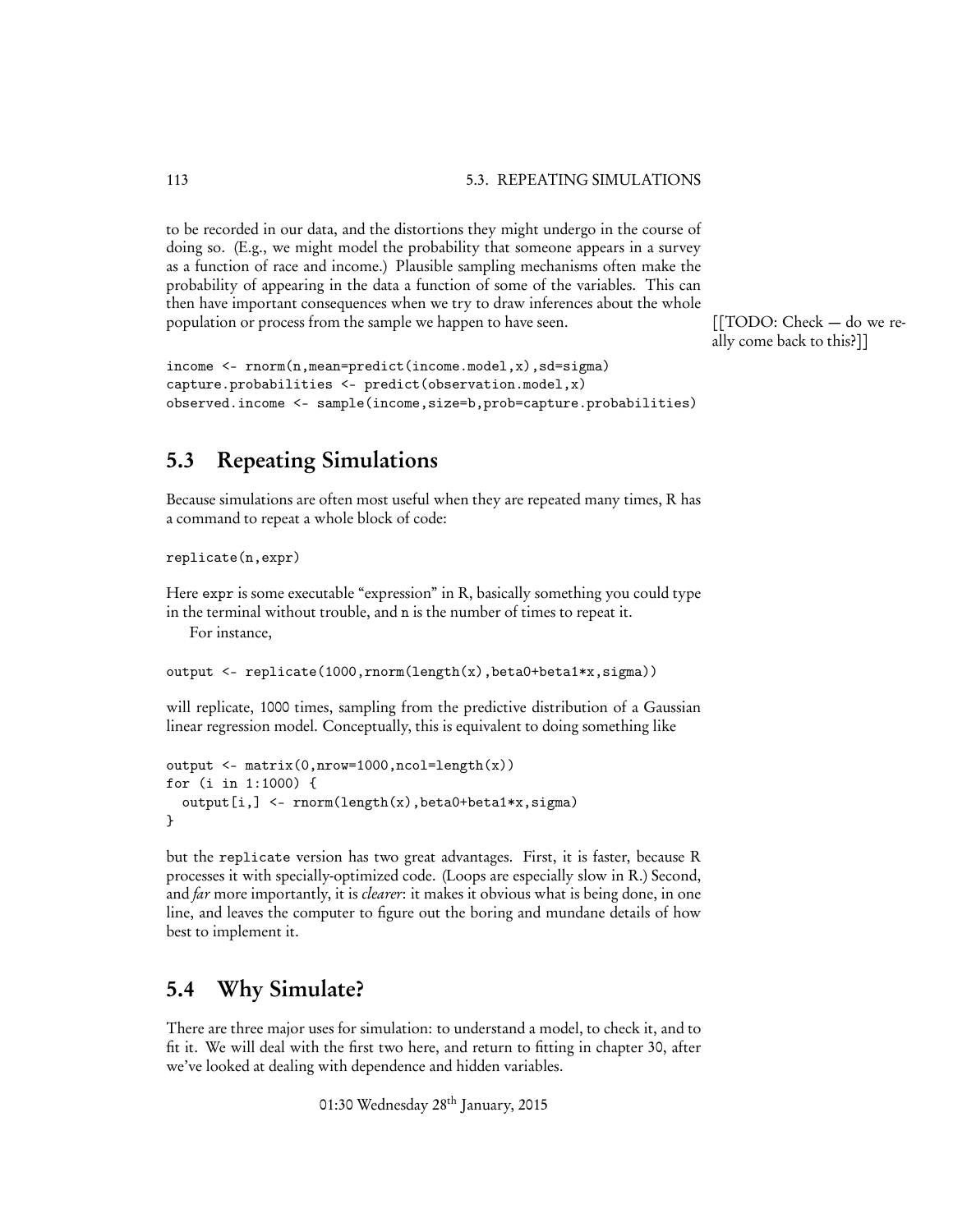#### 5.4.1 Understanding the Model; Monte Carlo

We understand a model by seeing what it predicts about the variables we care about, and the relationships between them. Sometimes those predictions are easy to extract from a mathematical representation of the model, but often they aren't. With a model we can simulate, however, we can just run the model and see what happens.

Our stochastic model gives a distribution for some random variable *Z*, which in general is a complicated, multivariate object with lots of interdependent components. We may also be interested in some complicated function *g* of *Z*, such as, say, the ratio of two components of *Z*, or even some nonparametric curve fit through the data points. How do we know what the model says about *g* ?

Assuming we can make draws from the distribution of *Z*, we can find the distribution of any function of it we like, to as much precision as we want. Suppose that  $\tilde{Z}_1, \tilde{Z}_2, \ldots \tilde{Z}_b$  are the outputs of  $b$  independent runs of the model —  $b$  different  $repli$ *cates* of the model. (The tilde is a reminder that these are just simulations.) We can calculate  $g$  on each of them, getting  $g(\tilde Z_1), g(\tilde Z_2), \dots g(\tilde Z_b).$  If averaging makes sense for these values, then

$$
\frac{1}{b} \sum_{i=1}^{b} g(\tilde{Z}_i) \xrightarrow[b \to \infty]{} \mathbf{E}\left[g(Z)\right] \tag{5.7}
$$

by the law of large numbers. So simulation and averaging lets us get expectation values. This basic observation is the seed of the Monte Carlo method. <sup>6</sup> If our simulations are independent, we can even use the central limit theorem to say that 1  $\frac{1}{b} \sum_{i=1}^{b} g(\tilde{Z}_i)$  has approximately the distribution  $\mathcal{N}(E[g(Z)], Var[g(Z)]/b)$ . Of course, if you can get expectation values, you can also get variances. (This is handy if trying to apply the central limit theorem!) You can also get any higher moments if you need the kurtosis for whatever reason, you just have to simulate enough.

You can also pick any set *s* and get the probability that  $g(Z)$  falls into that set:

$$
\frac{1}{b} \sum_{i=1}^{b} \mathbf{1}_s(g(Z_i)) \xrightarrow[b \to \infty]{} \Pr(g(Z) \in s)
$$
\n(5.8)

The reason this works is of course that  $Pr(g(Z) \in s) = E[1, (g(Z))]$ , and we can use the law of large numbers again. So we can get the whole distribution of any complicated function of the model that we want, as soon as we can simulate the model. It is really only a little harder to get the complete sampling distribution than it is to get the expectation value, and the exact same ideas apply.

#### 5.4.2 Checking the Model

An important but under-appreciated use for simulation is to *check* models after they have been fit. If the model is right, after all, it represents the mechanism which generates the data. This means that when we simulate, we run that mechanism, and the

<sup>&</sup>lt;sup>6</sup>The name comes from the physicists who used the method to do calculations relating to designing the hydrogen bomb; see Metropolis *et al.* (1953). Folklore among physicists says that the method goes back at least to Enrico Fermi in the 1930s, without the cutesy name.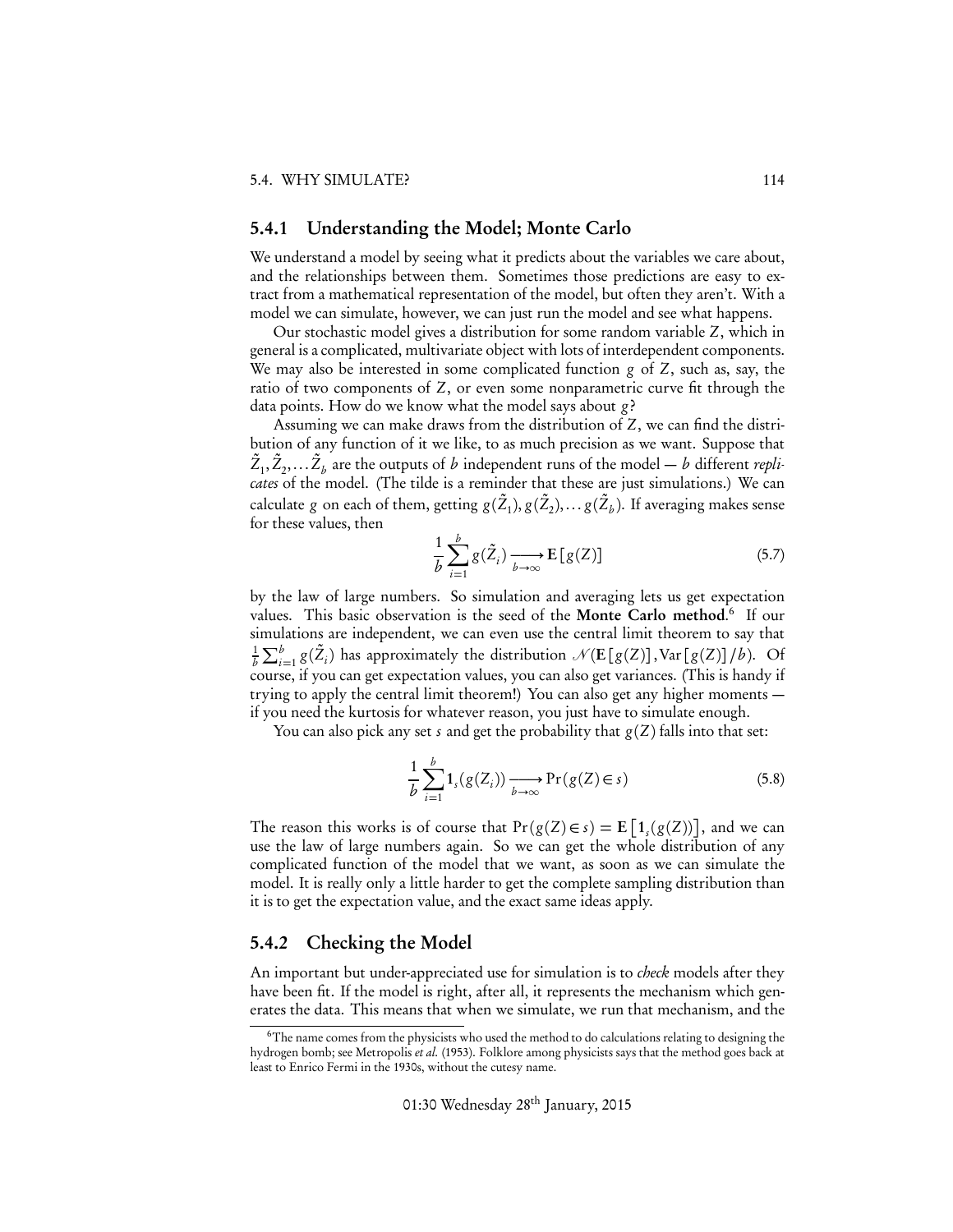```
rgeyser <- function() {
  n <- nrow(geyser)
  sigma <- summary(fit.ols)$sigma
  new.waiting <- rnorm(n,mean=fitted(fit.ols),sd=sigma)
  new.geyser <- data.frame(duration=geyser$duration,
    waiting=new.waiting)
  return(new.geyser)
}
```
Code Example 5: Function for generating surrogate data sets from the linear model fit to geyser.

surrogate data which comes out of the machine should look like the real data. More exactly, the real data should look like a typical realization of the model. If it does not, then the model's account of the data-generating mechanism is systematically wrong in some way. By carefully choosing the simulations we perform, we can learn a lot about how the model breaks down and how it might need to be improved.<sup>7</sup>

#### 5.4.2.1 "Exploratory" Analysis of Simulations

Often the comparison between simulations and data can be done qualitatively and visually. For example, a classic data set concerns the time between eruptions of the Old Faithful geyser in Yellowstone, and how they relate to the duration of the latest eruption. A common exercise is to fit a regression line to the data by ordinary least squares:

```
library(MASS)
data(geyser)
fit.ols <- lm(waiting~duration,data=geyser)
```
Figure 5.1 shows the data, together with the OLS regression line. It doesn't look that great, but if someone insisted it was a triumph of quantitative vulcanology, how could you show they were wrong?

Well, OLS is usually presented as part of a probability model for the response conditional on the input, with Gaussian and homoskedastic noise. In this case, the probability model is waiting =  $\beta_0 + \beta_1$  duration +  $\epsilon$ , with  $\epsilon \sim \mathcal{N}(0, \sigma^2)$ . If we simulate from this probability model, we'll get something we can compare to the actual data, to help us assess whether the scatter around that regression line is really bothersome. Since OLS doesn't require us to assume a distribution for the input variable (here, duration), the simulation function in Code Example 5 leaves those values alone, but regenerates values of the response (waiting) according the model assumptions.

A useful principle for model checking is that if we do some exploratory data analyses of the real data, doing the same analyses to realizations of the model should

<sup>&</sup>lt;sup>7</sup>"Might", because sometimes we're better off with a model that makes systematic mistakes, if they're small and getting it right would be a hassle.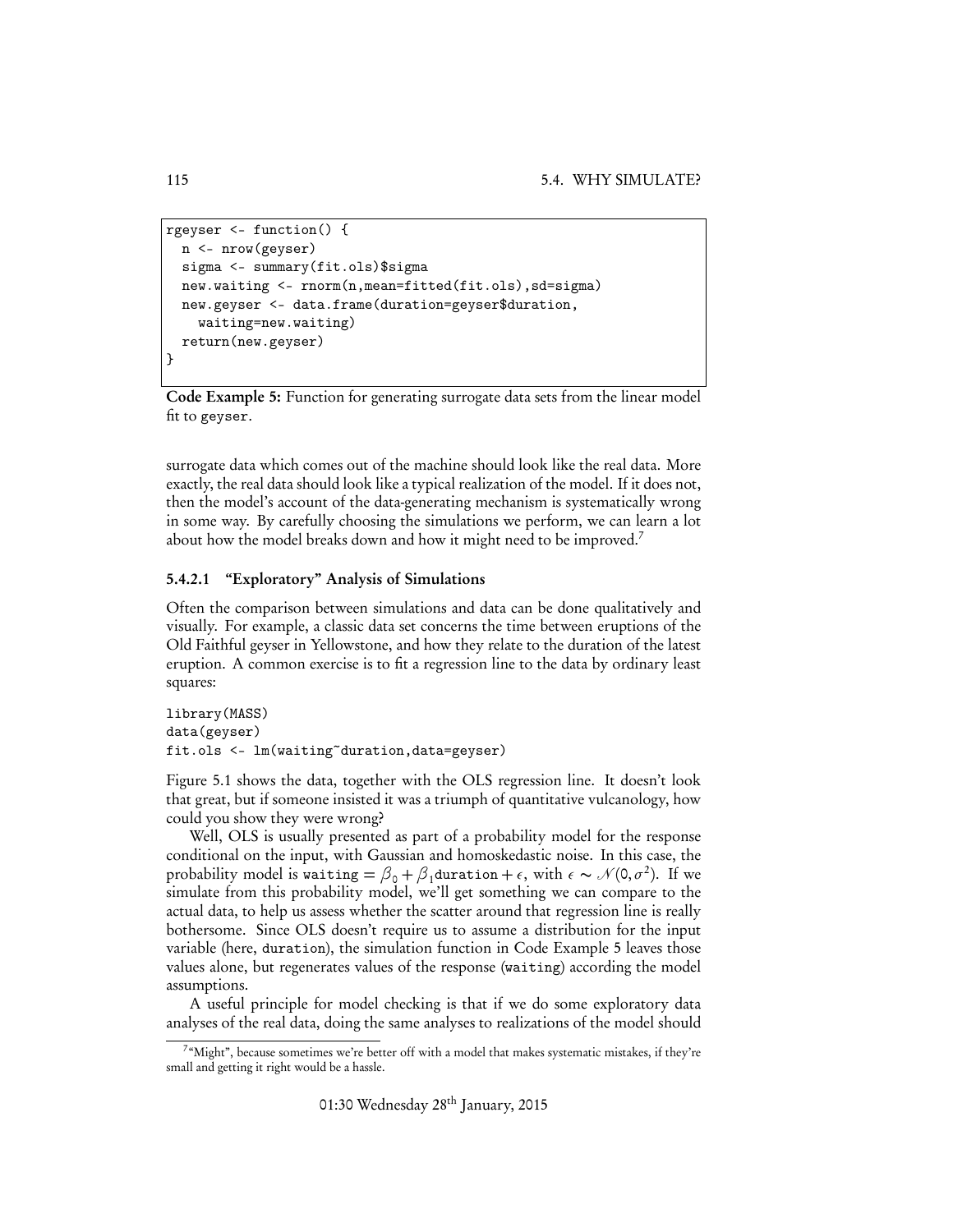

plot(geyser\$duration,geyser\$waiting,xlab="duration",ylab="waiting") abline(fit.ols)

Figure 5.1: Data for the geyser data set, plus the OLS regression line.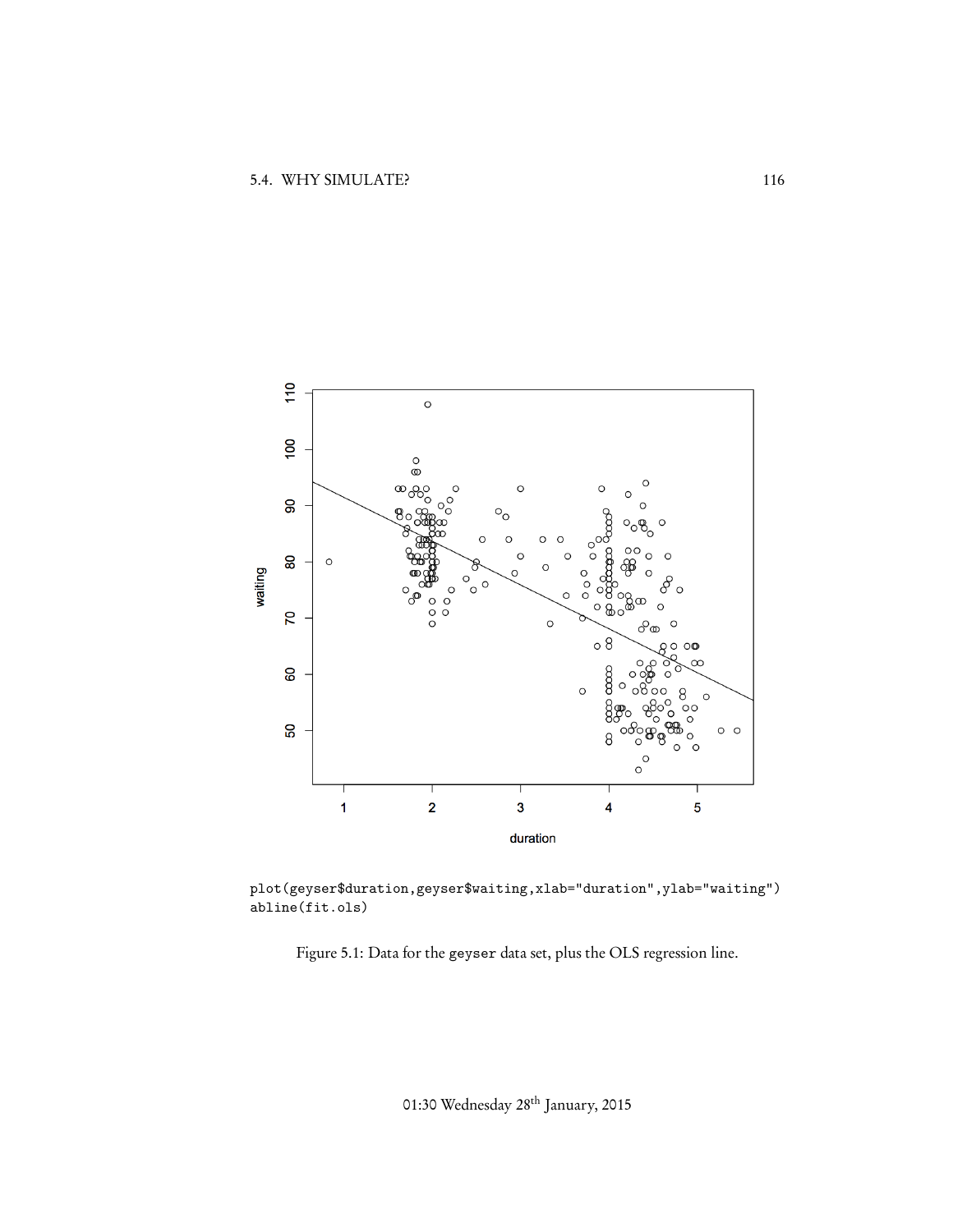

plot(density(geyser\$waiting),xlab="waiting",main="",sub="") lines(density(rgeyser()\$waiting),lty=2)

Figure 5.2: Actual density of the waiting time between eruptions (solid curve) an that produced by simulating the OLS model (dashed).

give roughly the same results. This is a test the model fails. Figure 5.2 shows the [[TODO: Citations]] actual density of waiting, plus the density produced by simulating — reality is clearly bimodal, but the model is unimodal. Similarly, Figure 5.3 shows the real data, the [[ATTN: Forward ref to den-OLS line, and a simulation from the OLS model. It's visually clear that the deviations sity estimation, or replace of the real data from the regression line are both bigger and more patterned than those with histogram?]] we get from simulating the model, so something is wrong with the latter.

By itself, just seeing that data doesn't look like a realization of the model isn't super informative, since we'd really like to know *how* the model's broken, and so how to fix it. Further simulations, comparing more detailed analyses of the data to analyses of the simulation output, are often very helpful here. Looking at Figure 5.3, we might suspect that one problem is heteroskedasticity — the variance isn't constant. This suspicion is entirely correct, and will be explored in §7.3.2.

#### 5.4.3 Sensitivity Analysis

[[TODO: Expand on this]] Often, the statistical inference we do on the data is predicated on certain assumptions about how the data is generated. For instance, if we have missing values for some variables and just *ignore* incomplete rows, we are implicitly assuming that data are "missing at random", rather than in some systematic way. If we are not *totally* confident in such assumptions, we might wish to see what happens they break down. That is, we set up a model where the assumptions are more or less violated, and then run our *original* analysis on the simulation output. Because it's a simulation, we know the complete truth about the data-generating process, and can assess how far

01:30 Wednesday 28<sup>th</sup> January, 2015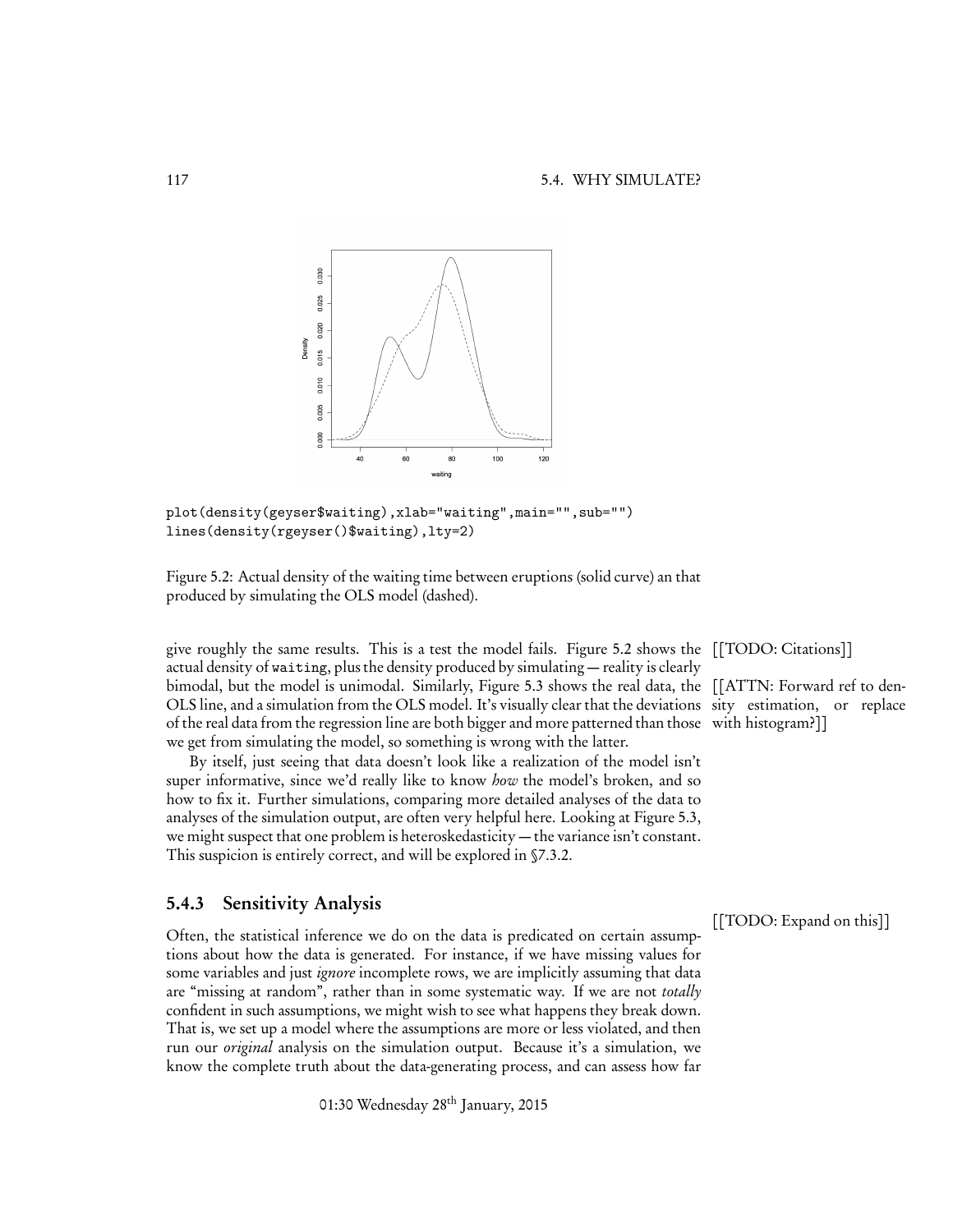

plot(geyser\$duration,geyser\$waiting,xlab="duration",ylab="waiting") abline(fit.ols) points(rgeyser(),pch=20,cex=0.5)

Figure 5.3: As in Figure 5.1, plus one realization of simulating the OLS model (small black dots).

01:30 Wednesday 28th January, 2015